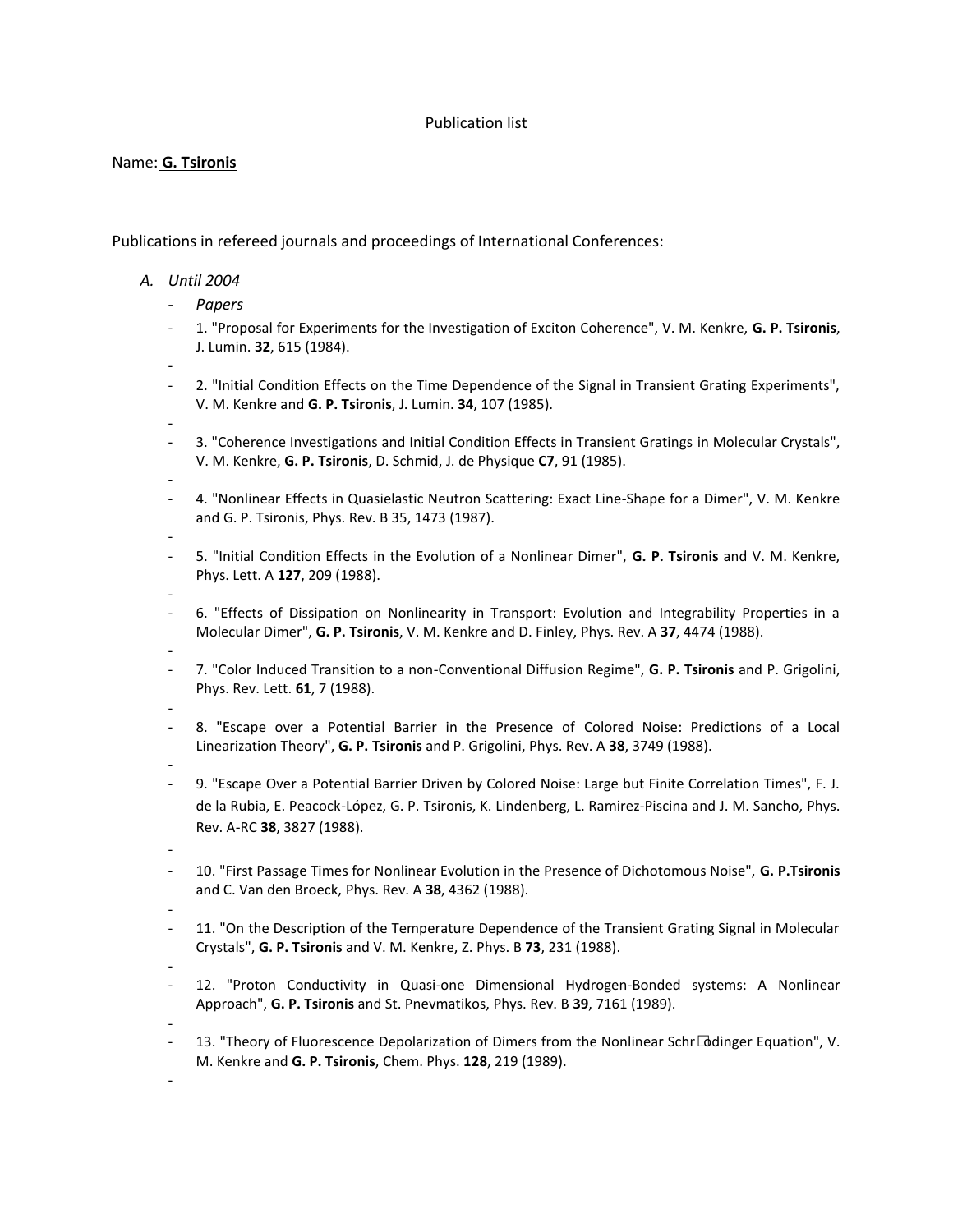- 14. "Protonic Conductivity: A New Application of Soliton Theory", St. Pnevmatikos and **G. P. Tsironis**, J. de Physique **50**, C3-3 (1989).
- - 15. "Comment on Bistability and Colored Noise in Nonequilibrium Systems: Theory versus Precise Numerics", **G. P. Tsironis**, K. Lindenberg, E. Peacock-L\_opez and B. J. West, Phys. Rev. Lett. **63**, 214 (1989).
- - 16. Reply to Comment on "Colored-Induced Transition to a Nonconventional Diffusion Regime", **G. P. Tsironis**, P. Grigolini, R. Mannella, V. Palleschi and K. Lindenberg, Phys. Rev. Lett. **63**, 217 (1989).
- 17. "First-Passage Time in a Bistable Potential", L. Ramirez-Piscina, J. M. Sancho, F. J. de la Rubia, K. Lindenberg and **G. P. Tsironis**, Phys. Rev. A **40** , 2120 (1989).
- - 18. "Bistable Systems Driven by Colored Noise", K. Lindenberg, B. J. West and **G. P. Tsironis**, Reviews of Solid State Science **3**, 143 (1989).
- - 19. "Nonlinear Quasiparticles in Hydrogen-Bonded Systems", St. Pnevmatikos, **G. P. Tsironis** and A. V. Zolotaryuk, J. Mol. Liquids **41**, 85 (1989).

- - 20. "Evidence for Solitons in Hydrogen-Bonded Networks", E. Nylund and **G. P. Tsironis**, Phys. Rev. Lett. **66**, 1886 (1991).

- 21. "Measurements of a Hamiltonian System and Their Description by a Di\_usive Model", T. Chen, A. Gerasimov, B. Cole, R. Johnson, I. Kourbanis, C. Manz, N. Merminga, L. Michelotti, S. Peggs, F. Pilat, S. Pruss, C. Saltmarsh, T. Satogata, R. Talman, C. Trahern and **G. P. Tsironis**, Phys. Rev. Lett. **68**, 33 (1992).
- 22. "Driven Response of a Trapped Particle Beam", T. Satogata, T. Chen, B. Cole, D. Finley, A. Gerasimov, G. Goderre, M. Harrison, R. Johnson, I. Kourbanis, C. Manz, N. Merminga, L. Michelotti, S. Peggs, F. Pilat, S. Pruss, C. Saltmarsh, S. Saritepe, R. Talman, C. G. Trahern and **G. P. Tsironis**, Phys. Rev. Lett. , **68**, 1838 (1992).
- 23. "Tuning the Kenkre-Campbell Selftrapping Transition", M. I. Molina and **G. P. Tsironis**, Phys. Rev. A **46**, 1124 (1992).

-

- - 24. "Applications of Selftrapping in Optically Coupled Devices", **G. P. Tsironis**, M. I. Molina and W. Deering, Physica D **68**, 135, (1993).
- - 25. "Proton Dynamics in Hydrogen-Bonded Systems", E. S. Nylund, K. Lindenberg and **G. P. Tsironis**, Journal of Statistical Physics **70**, 163 (1993).
- - 26. "Dynamics of Seftrapping in the Discrete Nonlinear Schrödinger Equation", M. I. Molina and **G. P. Tsironis**, Physica D, **65**, 267 (1993).
- - 27. "Optical Switching in Three Coupler Configurations", M. I. Molina, W. Deering and **G. P. Tsironis**, Physica D, **66**, 135 (1993).
- - 28. "Dynamical Domains of a Nondegenerate Nonlinear Dimer", **G. P. Tsironis**, Physics Letters A **173**, 381 (1993).
- - 29. "Directional Couplers with Linear and Nonlinear Elements", W. D. Deering, M. I. Molina and **G. P. Tsironis** Appl. Phys. Lett., **62**, 2471 (1993).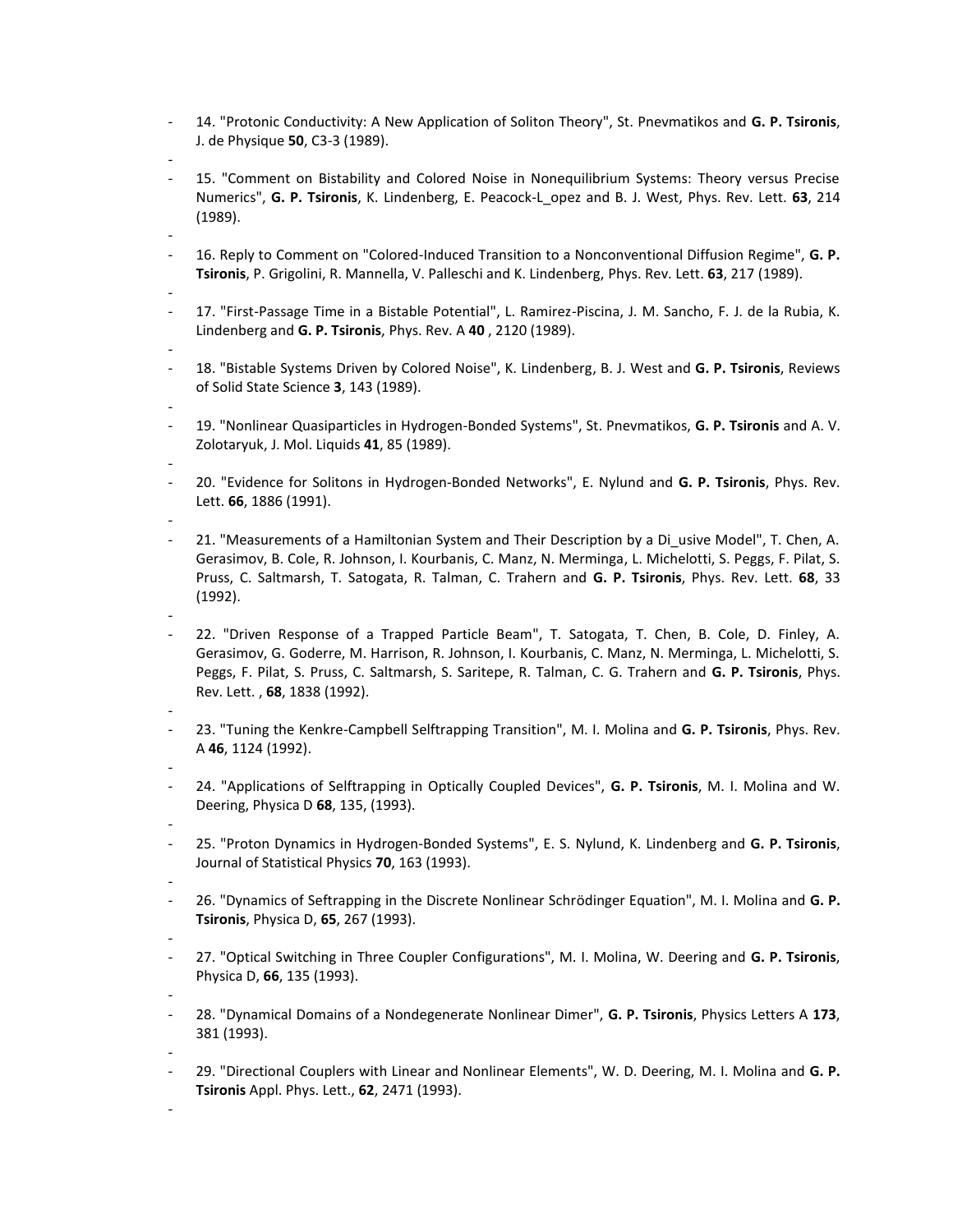- 30. "Nonlinear Impurities in a Linear Chain", M. I. Molina and **G. P. Tsironis**, Phys. Rev. B-RC, **47**, 15330 (1993).
- - 31. "Non-adiabatic nonlinear impurities in linear hosts", D. Chen, M. I. Molina and **G. P. Tsironis**, J. of Phys: Conden. Matter **5**, 8689 (1993).
- 32. "Hamiltonian Approach to Molecular Dissociation in a Coupled Nonlinear Electron-Vibron System", D. Hennig, **G. P. Tsironis** and H. Gabriel, Phys. Rev. E **49**, 3653 (1994).
- - 33. "Absence of Localization in a Nonlinear Random Binary Alloy", M. I. Molina and **G. P. Tsironis**, Phys. Rev. Lett. **73**, 464 (1994).
- - 34. "Wave Propagation in Periodic Nonlinear Dielectric Superlattices", D. Hennig, H. Gabriel, **G. P. Tsironis** and M. I. Molina, Appl. Phys. Lett. **64**, 2934 (1994).
- - 35. "A Nonlinear Quasiperiodic Kronig-Penney Model", D. Hennig, **G. P. Tsironis**, M. I. Molina and H. Gabriel, Phys. Lett. A. **190**, 259 (1994).
- 36. "Wave Propagation in a Nonlinear Quasiperiodic Kronig-Penney Model", N. Sun, D. Hennig, M. I. Molina and **G. P. Tsironis**, J. Phys. Condensed Matter, **6**, 7741 (1994).

- - 37. "Generalized Nonlinear Impurity in a Linear Chain", **G. P. Tsironis**, M. I. Molina and D. Hennig, Phys. Rev. E **50**, 2365 (1994).
- - 38. "Self-trapping properties and recurrence phenomena in a modified discrete nonlinear Schrödinger equation", G. Kalosakas, **G. P. Tsironis** and E. N. Economou, J. Phys: Condensed Matter **6**, 7847 (1994).
- - 39. "Stationary States in a Doubly Nonlinear Trimer Model of Optical Couplers", J. C. Eilbeck, **G. P. Tsironis** and S. K. Turitsyn, Physica Scripta **52**, 386 (1995).
- 40. "Multistability of Conductunce in a Doped Semiconductor Superlattice", Ning. S. Sun and **G. P. Tsironis**, Phys. Rev. B-RC, **51**, 11221 (1995).
- - 41. "Spatial Properties of Integrable and Nonintegrable Discrete Nonlinear Schr•odinger Equations", D. Hennig, N. G. Sun, H. Gabriel and **G. P. Tsironis**, Phys. Rev. E **52**, 255 (1995).
- - 42. "Resonant States in Paired Correlated Binary Alloys: Hamiltonian Map Approach", F. Izrailev, T. Kottos and **G. P. Tsironis**, Phys. Rev. B **52**, 3274 (1995).
- - 43. "Breather-like Impurity Modes in Nonlinear Lattices", K. Ø. Rasmussen, D. Hennig, **G. P.Tsironis** and H. Gabriel, Phys. Rev. E-RC, **52**, 4628 (1995).
- 44. "Disorder in the Discrete Nonlinear Schrödinger Equation", M. I. Molina and **G. P. Tsironis**, Intern. J. of Mod. Phys. B **9**, 1899 (1995).
- - 45. "Finite Temperature Two-State Small Polaron Dynamics: Averaged Hamiltonian Approach", Z. Ivic, **G. P. Tsironis**, D. Kostic and M. Lalic, J. Phys: Condensed Matter, **8**, 157 (1996).
- - 46. "Dynamics of Coupled Gap Solitons", V. Konotop and **G. P. Tsironis**, Phys. Rev. E, **53**, 5393 (1996).
- - 47. "Vectorial Stochastic Motion Driven by Dichotomous Noise", T. E. Dialynas and **G. P. Tsironis**, Phys. Lett. A, **218**, 292 (1996).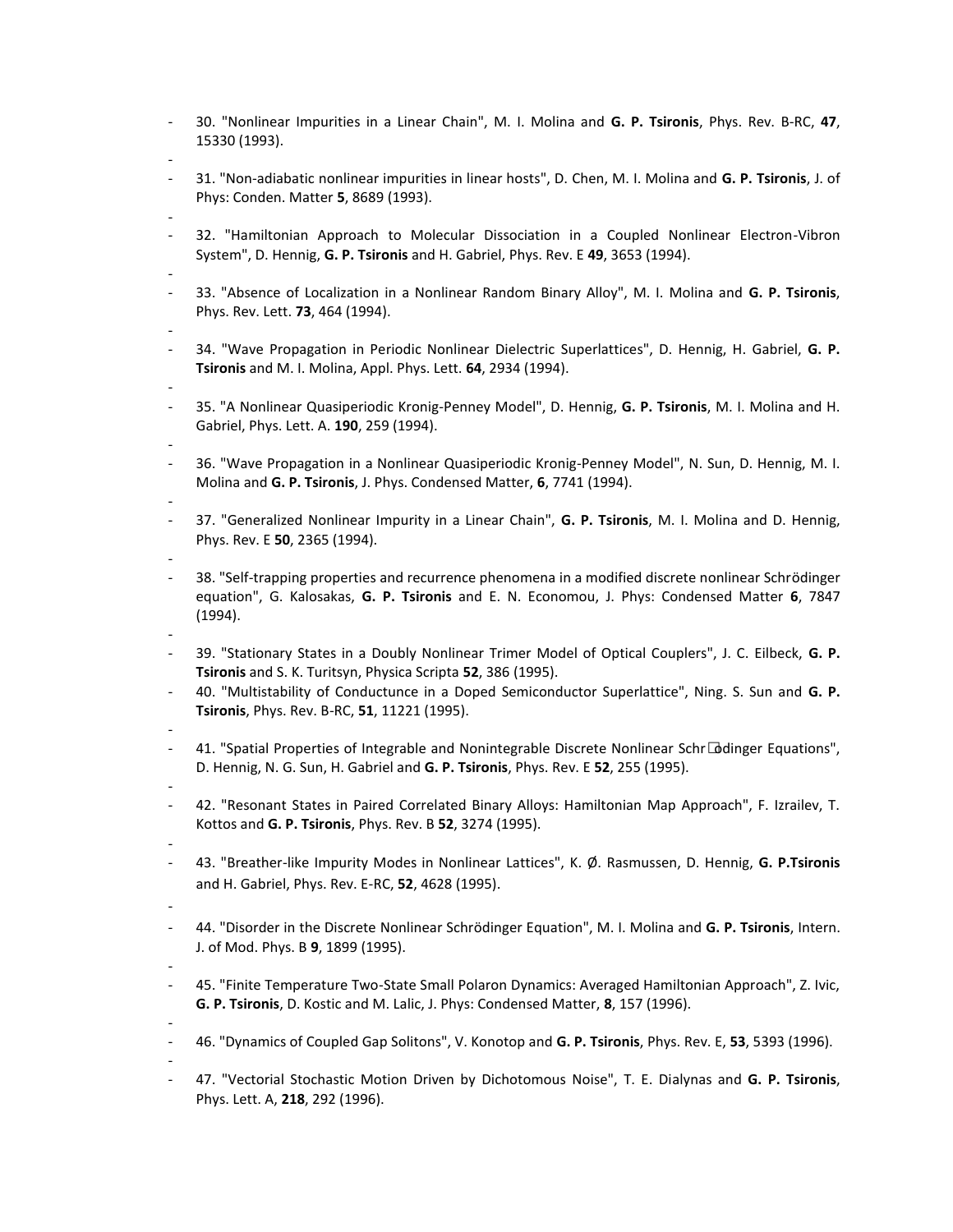- 48. "Scaling Properties of Localization Length in Paired Correlated Binary Alloys of Finite Size", F. M. Izrailev, T. Kottos and G. P. Tsironis, J. Phys. Condensed Matter, 8 , 2823 (1996).
- - 49. "Quantum Diffusion and Localization of Wavepackets in Disorderd Media", F. M. Izrailev, T. Kottos, A. Politi, R. Ruffo and **G. P. Tsironis**, Europhys. Lett. **34**, 441 (1996).
- - 50. "Dynamics in Chains Randomly Doped with Nonadiabatic Impurities", D. Chen, M. I. Molina and **G. P. Tsironis**, J. Phys. Condensed Matter, **8**, 6917 (1996).
- - 51. "Breather mobility in discrete Ø 4 nonlinear lattices", Ding Chen, S. Aubry and **G. P. Tsironis**, Phys. Rev. Lett. **77**, 4776 (1996).
- 52. "Slow Relaxation Phenomena Induced by Breathers in Nonlinear Lattices", **G. P. Tsironis** and S. Aubry, Phys. Rev. Lett. **77**, 5225 (1996).

- - 53. "Observations of Dispersive Transport in Synchrotrons", B. Cole and **G. P. Tsironis**, Particle Accelerators, **55**, 283 (1996).
- 54. "Selftrapping and Stationary Properties of a Generalized Nonlinear Schr•odinger Equation", G. Kalosakas, P. Maniadis and **G. P. Tsironis**, Physica Scripta **55**, 523 (1997).
- - 55. "Ratchet and Switching Effects in Stochastic Kink Dynamics", A. V. Savin, **G. P. Tsironis** and A. V. Zolotaryuk, Phys. Lett. A **229**, 279 (1997).
- - 56. "Evolution of Wave Packets in Quasi-One-Dimensional and Quasi-One-Dimensional Disordered Models: Diffusion Versus Localisation", F. Izrailev, T. Kottos, A. Politi and **G. P. Tsironis**, Phys. Rev. E, 55, 4951 (1997).
- 57. "Soliton Propagation in a Hydrogen-Bonded Chain with mass Variation", G. Kalosakas, A. V. Zolotaryuk, **G. P. Tsironis** and E. N. Economou, Phys. Rev. E, **56**, 1088 (1997).
- 58. "Hamiltonian Study of the Transport Properties of Disordered Correlated Kronig-Penney Alloys", T. Kottos, F. Izrailev and **G. P. Tsironis**, J. Phys. Condensed Matter,**9**, 1777 (1997).
- - 59. "Reversal Effects in Stochastic Kink Dynamics" , A. V. Savin, **G. P. Tsironis** and A. V. Zolotaryuk, Phys. Rev. E, **56**, 2457 (1997).
- - 60. "Quantum Vibrational Impurity Embedded in a One-Dimensional Chain, M. I. Molina, J. A. Rössler and **G. P. Tsironis**, Phys. Lett. A, **234**, 59 (1997).
- - 61. "Ratchet Motion Induced by Deterministic and Correlated Stochastic Forces", T. E. Dialynas, Katja Lindenberg and **G. P. Tsironis**, Phys. Rev. E, **56**, 3976 (1997).
- - 62. "The Antiadiabatic Limit of the Holstein Model with a Nonlinear Phonon Hamiltonian: Localization Propeties", R. Roncaglia and **G. P. Tsironis**, Physica D, **113**, 318 (1998).
- - 63. "Exact Solution of a Generalized Nonlinear Schrödinger Equation Dimer", P. L. Christiansen, P. Maniadis and **G. P. Tsironis**, Physica Scripta, **57**, 192 (1998).
- - 64. "Fractal Dimensions in Tunneling Processes and Effects of Environmental Fluctuations", , V. I. Kovanis, P. Grigolini, V. M. Kenkre and **G. P. Tsironis**, Fractals, **6**, 59 (1998).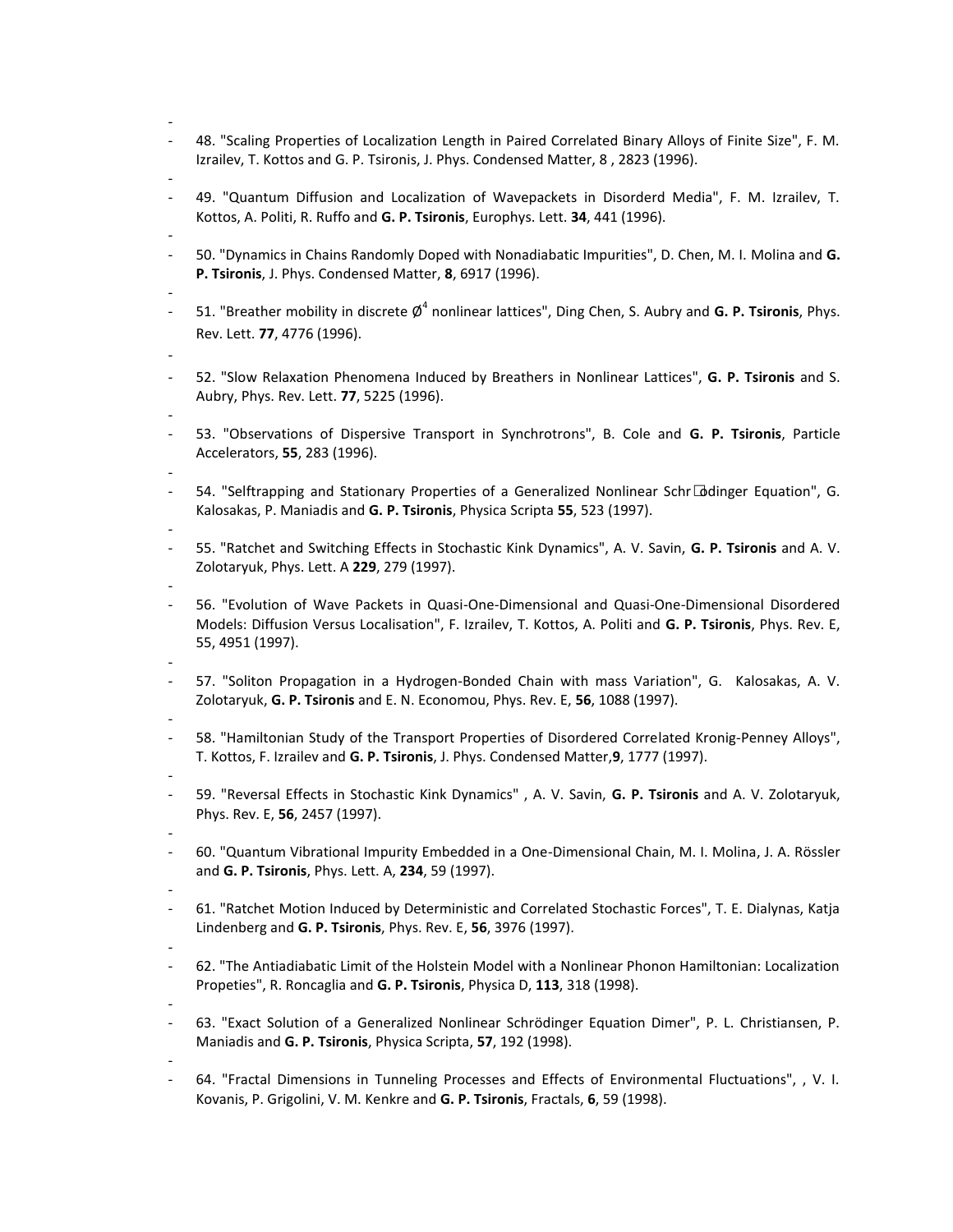- - 65. "Discrete Quantum Motors", R. Roncaglia and **G. P. Tsironis**, Phys. Rev. Lett. **81**, 10 (1998).
- - 66. "Polaron Solutions and Normal Mode Analysis of the Semiclassical Holstein Model", G. Kalosakas, S. Aubry and **G. P. Tsironis**, Phys. Rev. B **58**, 3094 (1998).
- - 67. "Spatio-temporal Organization of Coupled Nonlinear Pendula through Impurities", A. Gavrielides, T. Kottos, V. Kovanis and **G. P. Tsironis**, Phys. Rev. E **58**, 5529 (1998).
- - 68. "Self-organization of Coupled Nonlinear Pendula through Impurities", A. Gavrielides, T. Kottos, V. Kovanis and **G. P. Tsironis**, Europhysics Lett. **44**, 559 (1998).
- - 69. "Possibility of observation of polaron normal modes in the far-infrared spectrum of acetanilide and related organics", G. Kalosakas, S. Aubry and **G. P. Tsironis**, Phys. Lett. A **247**, 413 (1998).
- - 70. "Energy relaxation in discrete nonlinear lattices", A. Bikaki, N. Voulgarakis, S. Aubry and **G. P. Tsironis**, Phys. Rev. E **59**, 1234 (1999).
- - 71. "Wave Transmission in Nonlinear Lattices", D. Hennig and **G. P. Tsironis**, Physics Reports **307** (5- 6), 333 (1999).
- - 72. "Directional Newtonian Motion and Reversals of Molecular Motors", G. Stratopoulos, T. Dialynas and **G. P. Tsironis**, Phys. Lett. A **252**, 151 (1999).
- - 73. "Soliton-breather reaction pathways", T, Maniadis, **G. P. Tsironis**, A. R. Bishop and A. V. Zolotaryuk, Phys. Rev. E 60, 7618 (1999).
- - 74. "Dependence of thermal conductivity on discrete breathers in lattices", **G. P. Tsironis**, A. R. Bishop, A. Savin and A. V. Zolotaryuk, Phys. Rev. E. **60**, 6610 (1999).
- - 75. "Thermal Transient Gratings as Probes for Intrincic Localized Modes" R. Roncaglia and **G. P. Tsironis**, Physica Scripta **61**, 123 (2000).
- - 76. "Impurity-induced stabilization of solitons in arrays of parametrically driven nonlinear oscillators", N. V. Alexeeva, I. V. Barashenkov and **G. P. Tsironis**, Phys. Rev. Lett. **84**, 3053 (2000).
- 77. "Discrete Nonlinear Schrödinger Breathers in a Phonon Bath", K. O. Rasmussen, S. Aubry, A. R. Bishop and **G. P. Tsironis**, Eur. Jour. Phys. B **15**, 169 (2000).

-

- - 78. "Compactlike breathers: Bridging the continuous with the anticontinuous limit", M. Eleftheriou, B. Dey and **G. P. Tsironis**, Phys. Rev. E, **62**, 7540 (2000).
- 79. "Stationary and dynamical properties of polarons in the anharmonic Holstein model", N. Voulgarakis and **G. P. Tsironis**, Phys. Rev. B **63** 014302 (2001).
- - 80. "Discrete gap breathers in chains with strong hydrogen bonding", A. V. Zolotaryuk, P. Maniadis and **G. P. Tsironis**, Physica B **296**, 251 (2001).
- 81. "Analytical conditions for targeted energy transfer", A. Aubry, G. Kopidakis, A. M. Morgante and **G. P. Tsironis**, Physica B **296**, 222 (2001).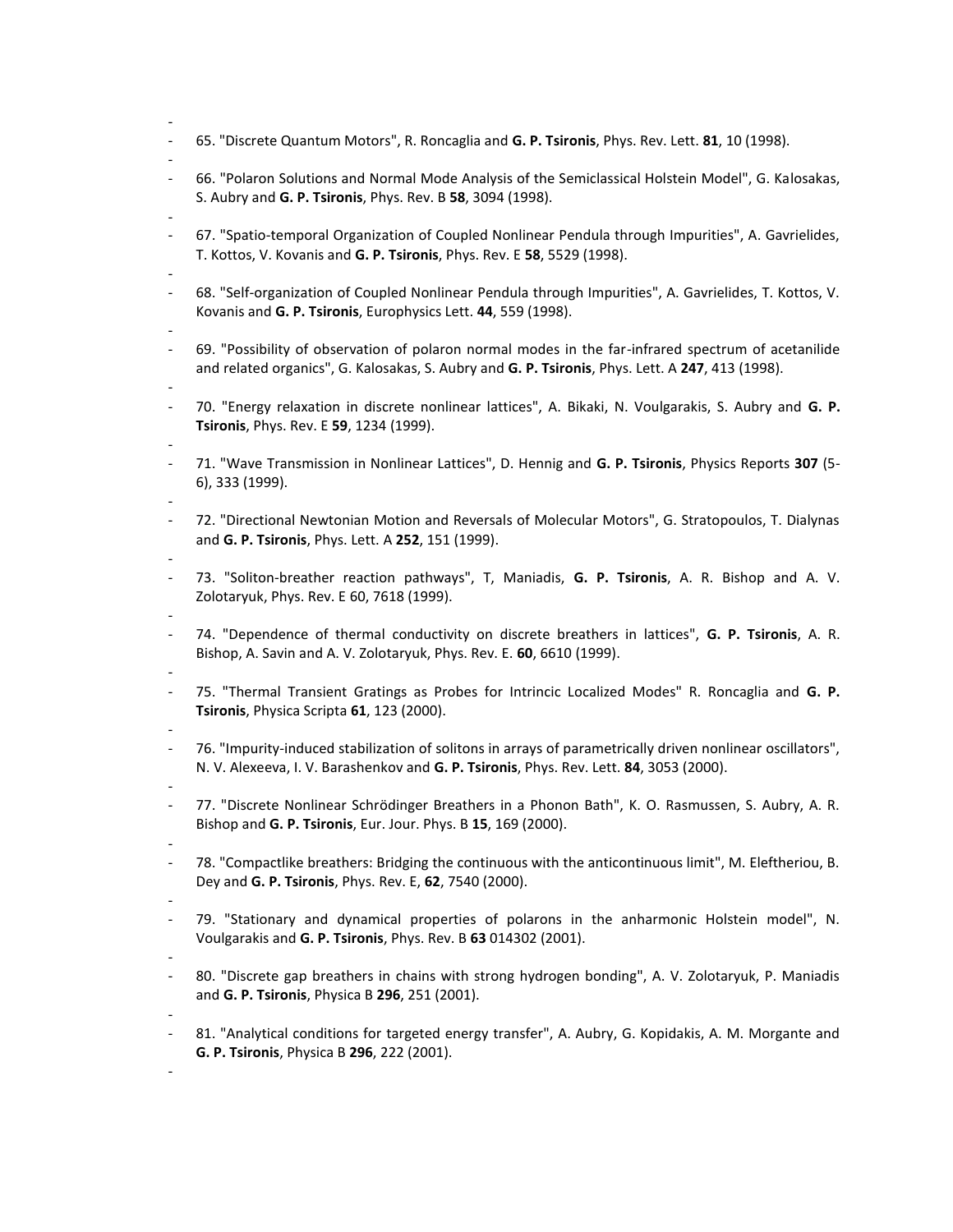- 82. "Taming spatiotemporal chaos by impurities in the parametrically driven damped nonlinear Schrödinger equation", N. V. Alexeeva, I. V. Barashenkov and **G. P. Tsironis**, J. of Nonlinear Mathematical Physics, **8** supplement, 5 (2001).
- - 83. "Multiquanta breather model for PtCl", N. K. Voulgarakis, G. Kalosakas, A. R. Bishop **and G. P. Tsironis**, Phys. Rev. B **64**, 020301-1 (2001).
- 84. "Targeted Energy Transfer through Discrete Breathers in Nonlinear Systems", G. Kopidakis, S. Aubry and **G. P. Tsironis**, Phys. Rev. Lett **87** 165501 (2001).
- 85. "Polaronic electron transfer in beta-sheet protein models", N. K. Voulgarakis, D. Hennig, H. Gabriel and **G. P. Tsironis**, J. Phys.: Condens. Matter **13** 9821 (2001).
- - 86. "Resonant motion of discrete breathers in curved nonlinear chains", R. Reigada, M. Ibanes, J. M. Sancho and **G. P. Tsironis**, J. Phys. A:Math. Gen. **34**, 8465 (2001).
- - 87. "Dynamical properties of discrete breathers in curved chains with first and second neighbor interactions", M. Ibanes, J. M. Sancho and **G. P. Tsironis**, Phys. Rev. E **65**, 041902 (2002).
- - 88. "Shape profile of compact-like discrete breathers in nonlinear dispersive lattice systems" B. Dey, M. Eleftheriou, S. Flach and **G. P. Tsironis**, Phys. Rev. E, **65** 017601 (2002).
- - 89. "Transport of localized vibrational energy in biopolymer models with rigidity", **G. P. Tsironis**, M. Ibanes and J. M. Sancho, Europhysics Letters, **57**,697 (2002).
- - 90. "An algebraic approach to discrete breather construction", **G. P. Tsironis**, J. Phys. A, **35**, 951 (2002).
- - 91. "Heat condution in one-dimensional systems with hard-point inter-particle interactions", A. V. Savin, **G. P. Tsironis** and A. V. Zolotaryuk, Phs. Rev. Lett, **88**, 154301 (2002).
- 92. "Existence and stability of discrete gap breathers in a diatomic beta FPU chain. P. Maniadis, A. V. Zolotaryuk and **G. P. Tsironis**, Phys. Rev. E **67**, 046612 (2003).
- - 93. "Confinement of discrete breathers in inhomogeneously pro led nonlinear chains", I. Bena, A. Saxena, **G. P. Tsironis**, M. Ibanes, J. M. Sancho, Phys. Rev. E **67**, 037601 (2003).
- - 94. "If discrete breathers is the answer, what is the question?", invited artice, **G. P. Tsironis**, Chaos **13**, 657 (2003).
- - 95. "Breathers in a one-dimensional nonlinear thermalized lattice with a gap", M. Eleftheriou, S. Flach, **G. P. Tsironis**, Physica D **186**, 20 (2003).
- 96. "Computational investigation of intrinsic localization in crystalline silicon", N. K. Voulgarakis, G. Hadjisavvas, P. C. Kelires and **G. P. Tsironis**, Phys. Rev. B **69**, 113201 (2004).
- -

- *Proceedings*
- *B. 2005-2012*
	- *Papers*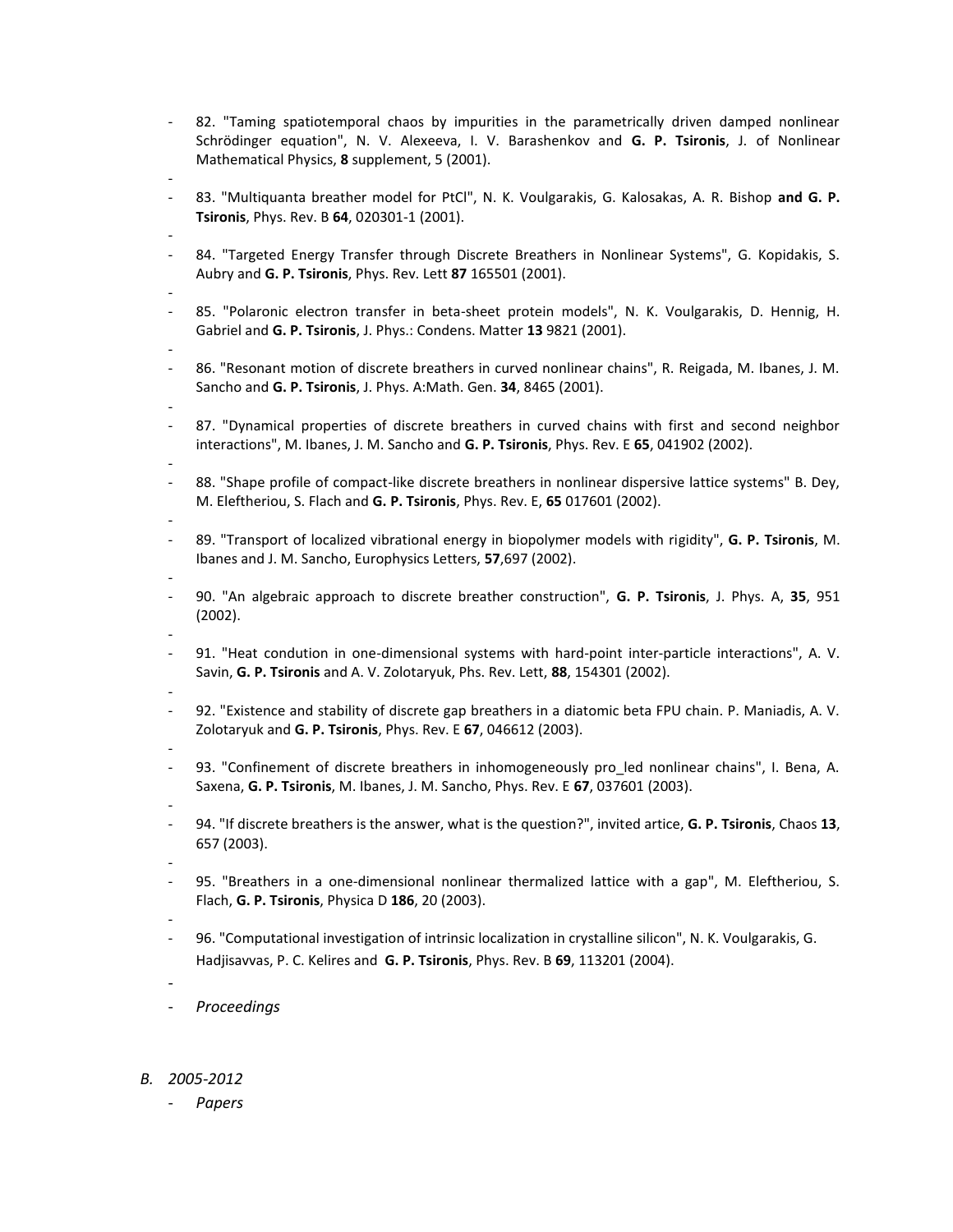- 97. "Breather lattices as pseudo-spin glasses", M. Eleftheriou and **G. P. Tsironis**, Physica Scripta **71**, 318 (2005).
- - 98. "Energy localization and molecular dissociation", S. Takeno and **G. P. Tsironis**, Phys. Lett. A **343**, 274 (2005).
- - 99. "Coupled nonlinear Schrödinger field equations for electromagnetic wave propagation in nonlinear left-handed materials", N. Lazarides and **G. P. Tsironis**, Phys. Rev. E **71**, 036614 (2005).
- 100. "Thermal conductivity of a classical on dimensional Heisenberg spin model", A. V. Savin, G. P. Tsironis and X. Zotos, Phys. Rev. B 72, 140402(R) (2005).
- - 101. "Biphonons in the *β*-Fermi-Pasta-Ulam model", Z. Ivic and G. P. Tsironis, Physica D 216, 200 (2006).
- - 102. "Discrete breathers in nonlinear magnetic metamaterials", N. Lazarides, M. Eleftheriou and **G. P. Tsironis**, Phys. Rev. Lett. **97**, 157406 (2006).
- - 103. "Kinesin as an electrostatic machine", A. Ciudad, J. M. Sancho and **G. P. Tsironis**, J. of Biological Physics, **32**, 455 (2006).
- - 104. "rf SQUID metamaterials, N. Lazarides and **G. P. Tsironis**, Appl. Phys. Lett.**90**, 163501 (2007).
- - 105. "Self-focussing and enevelope pulse generation in nonlinear magnetic metamaterials", I. Kourakis, N. Lazarides and **G. P. Tsironis**, Phys. Rev. E **75**, 067601 (2007).
- - 106. "Thermal conductivity of a classical spin-phonon model", A. V. Savin, **G. P. Tsironis** and X. Zotos, Phys. Rev. B **75**, 214305 (2007).
- - 107. "Semiclassical and quantum polarons in Acetanilide", P. Hamm and **G. P. Tsironis**, invited review, in "Nonlinear waves in complex systems", Eds. J. G. Caputo and M. P. Soerensen, Eur. Phys. J. Special Topics **147**, 303-331 (2007).
- - 108. "Magnetoinductive breathers in metamaterials", M. Elefteriou, N. Lazarides, **G. P. Tsironis**, Phys. Rev. E **77** 036608 (2008).
- - 109. "Left-handed metamaterials with saturable nonlinearity, A. Maluckov, Lj. Hadžievski, N. Lazarides, **G.P. Tsironis**, Phys. Rev. E **77**, 046607 (2008).
- - 110. "Surface breathers in discrete magnetic metamaterials, N. Lazarides, **G. P. Tsironis** and Y. S. Kivshar, Phys. Rev. E **77** (R) (2008).
- - 111. "Dissipative discrete breathers in rf SQUID metamaterials, N. Lazarides, **G. P. Tsironis** and M.Eleftheriou, Nonl. Phenom. in Complex Syst. **11**, 250 (2008).
- - 112. "Barrier crossing to the small Holstein polaron regime, P. Hamm and **G. P. Tsironis**, Phys. Rev. B **78**, 092301 (2008).
- - 113. "Extreme events in discrete nonlinear lattices, A. Maluckov, Lj. Hadžievski, N. Lazarides, **G.P. Tsironis**, Phys. Rev. E **79**, 025601 (2009).